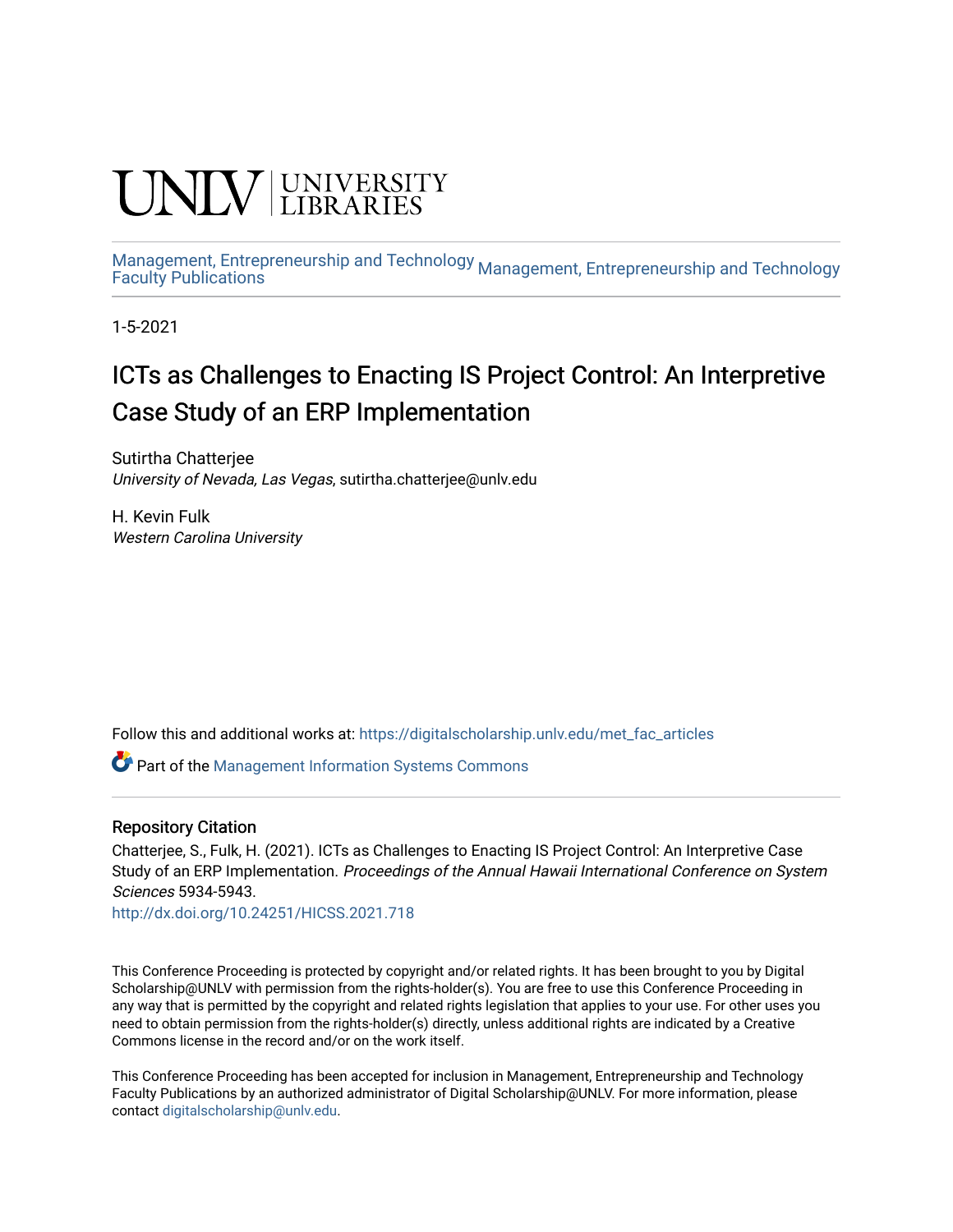### **ICTs as Challenges to Enacting IS Project Control: An Interpretive Case Study of an ERP Implementation**

Sutirtha Chatterjee University of Nevada-Las Vegas sutirtha.chatterjee@unlv.edu

H. Kevin Fulk Western Carolina University hfulk@wcu.edu

#### **Abstract**

*This study investigates challenges posed by Information and Communication Technologies (ICTs) in the enactment of Information Systems (IS) project control. Using the control perspective developed by the sociologist John Law, we conducted an interpretive study of an Enterprise Resource Planning System implementation at a large public university system. From our investigation, four salient insights emerge. These insights are accompanied by corresponding assertions that demonstrate how ICTs, through varied forms of involvement, may challenge IS project control enactment. We integrate these insights for deeper illumination and conclude with contributions and implications of this study.*

#### **1. Introduction and Motivation: ICTs and Enactment of IS Project Control**

The issue of control in IS projects is an important one, because it is one of the key factors involved in the ultimate success of projects [\[11\]](#page-8-0). Control has been defined "as the set of mechanisms used to motivate individuals to act in a way that is consistent with organizational objectives" [\[14, p. 489\]](#page-8-1). Generally, research on IS project control understands ICTs as playing the role of "communication and control systems that are *standard, compatible, and reliable* [emphasis added]" [\[2, p. 64\]](#page-8-2) that aid in the implementation of control by controllers.

In IS literature, technologies and their associated techniques and procedures thus provide for the set of mechanisms to ensure normativity with organizational objectives. Control research has seen substantial work within the IS discipline; however, a few blind spots in this literature can be discerned. For example, in a fairly recent review of control literature in IS, it has been observed that "existing research

primarily studies the contextual antecedents and performance consequences of control modes and amounts, and thus focuses on control portfolio configurations" [\[28, p. 741\]](#page-9-0). As a response to this limitation, current research is engaging more with the notion of control enactment (beyond just control modes and their antecedents/outcomes). Control enactment captures how control issues are played out in an organizational setting, such as through dynamics between controllers and controlees [\[12\]](#page-8-3).

Our study adds to this emerging stream of research on control enactment [\[e.g., 20\]](#page-8-4), but with a rather unique perspective. We propose that apart from humans being controllers or controlees, ICTs could also be viewed in a similar fashion. Therefore, we extend the control enactment literature by showing how ICTs can serve as controllers and controlees or can interfere in how control enactment takes place between controllers and controlees. For example, we show how ICTs, when subjected to being controlees, can also "rebound" and try to become controllers – thus shaping the dynamics of control enactment. Treating ICTs as unexpected shapers of organizational dynamics has been studied in prior research [\[25\]](#page-9-1) and our study follows the same approach by assigning agency to nonhumans like ICTs. For this purpose, we use the control perspective proposed by the British sociologist John Law [\[16,](#page-8-5) [17\]](#page-8-6), and investigate the following research question: **How can ICTs shape enactment of IS project control, especially in unexpected ways?**

Specifically, we investigate how *roles of ICTs in the enactment of control emerge and change over time, especially in an unexpected (and often undesired) manner*. This change could be the result of actions by actors to be controlled [\[21\]](#page-8-7), unintended technological failure [\[13\]](#page-8-8), or complex interactions between human choices and/or operations of technology [\[7\]](#page-8-9). For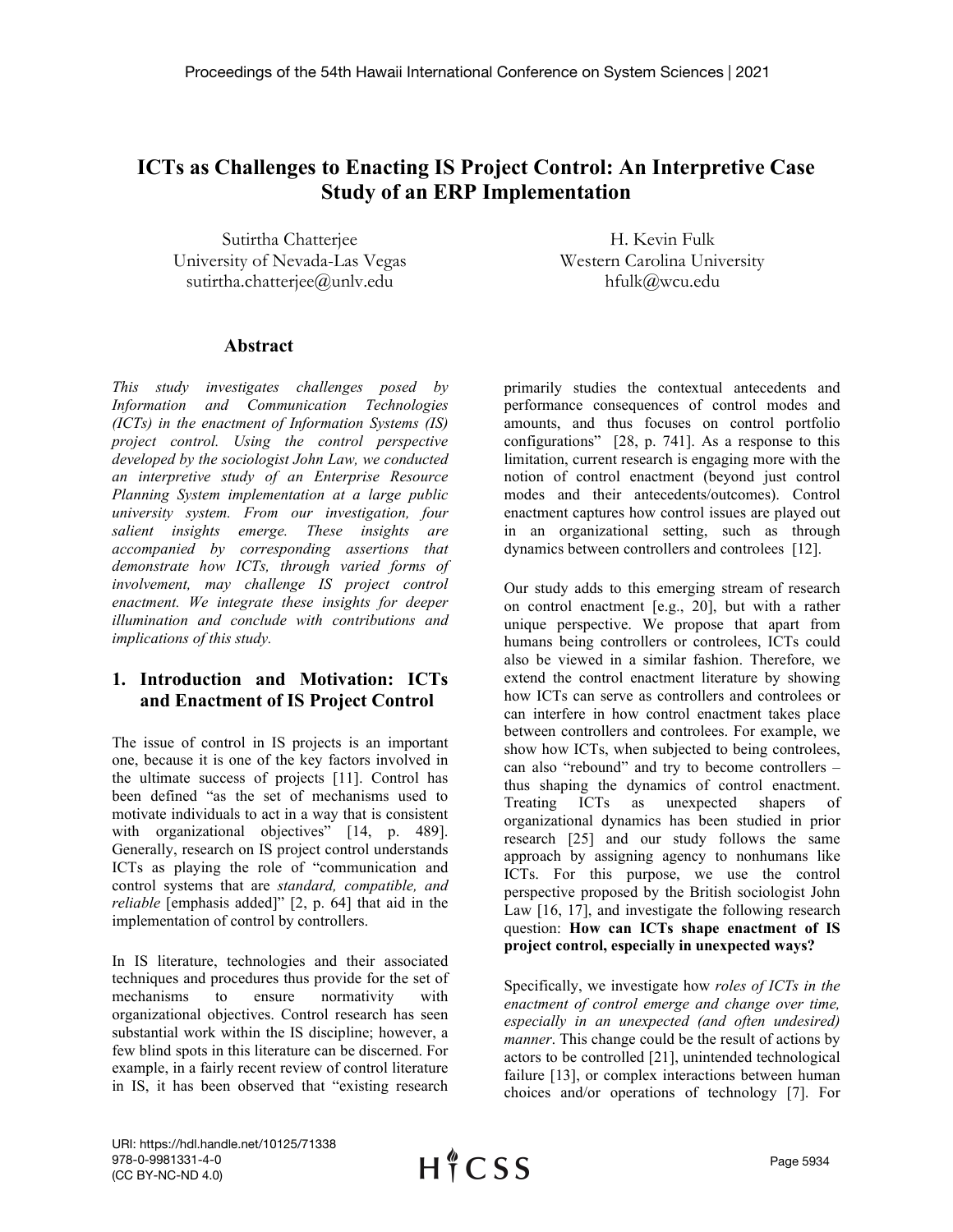example, ICTs which are regarded as tools for enforcing organizational form and control, may produce unintended disruptive effects and radically change pre-determined outcomes (i.e., control objectives) by enforcing novel/disruptive innovations [\[19\]](#page-8-10). Such unintended effects of ICTs often compromise control enactment in IS projects. Our study thus extends insights beyond the view that ICTs help in *systematically* enabling project control [\[22\]](#page-8-11). We show that ICTs can be "disobedient" and can try to warp control enactment in IS projects.

#### **2. The Theoretical Lens of this Study: Law's Control Perspective**

For key definitions and concepts in Law's control perspective [\[16,](#page-8-5) [17\]](#page-8-6), please refer to Table 1 (all tables are included at the end). Law explains control as being exercised *by, through, and over interactions amongst actors forming parts of actor-networks*. An actor-network for exercising control contains the controlling actors or focal actors, the actors over whom control must be exercised, and the actors that exercise control on behalf of the controlling actor (called envoys). Envoys create inscriptions and envelopes to help them pursue the interest of the focal actors. The focal actors must exercise control over the other actors in the network to induce the latter to play roles in which they take actions to accomplish the objectives set for the actor-network. An important process in this regard is punctualization.

When–through the process of punctualization–groups of actors become highly aligned in terms of their interests and actions, they can be treated by the controlling actor as a single actor that serves as a resource in a larger network. However, punctualization requires successful translation of the actors in the actor-network by the focal actor. Notably, in Law's perspective of control, punctualization is a process marked by struggles [\[17\]](#page-8-6), because actors may be resistant (or may later become resistant) to the objectives for which control is being exercised. Often translation requires the passage of an actor through the obligatory passage point, beyond which the actor subscribes to the interests of the focal actors. However, in some cases, the actors in the actor-network may reverse this passage; in such cases, the network may become de-punctualized.

Law's control perspective differs from that found in most IS project control studies in multiple ways. Control for Law is a process with potentially *uncertain objectives and outcomes* and disavows

technological and social determinism. Notably, Law's perspective does not distinguish between human and non-human actors. Thus, ICTs, *as nonhuman actors can play as important a role* **in exercising (or compromising) control enactment**. This is a primary reason why we embrace Law's perceptive, as it allows us to ascribe a pivotal role to ICTs.

#### **3. The Empirical Study**

We conducted an interpretive case study [\[27\]](#page-9-2) to investigate our research question using Law's control perspective. This case describes the process to implement three generations of the enterprise resource planning system (named ERP-Star) at the Varied University System (or VUS) (pseudonyms are used for anonymity). The four VUS universities include U1 University, U2 University, U3 University, and U4 University or U1, U2, U3, and U4, respectively.

VUS is overseen by a board of regents (BOR). The BOR guides VUS and makes high-level decisions. The chancellor is charged with implementing the BOR's decisions, while being U1's president. The chancellor and his/her high-ranking subordinates comprise the university system administration or UA. Each university has its own administration, led by a president who enjoys a high level of discretion in governing their universities and members of the faculty and staff (FS) who work there. However, each president is subordinate to the BOR and subject to VUS policies.

#### *3.1.Conducting the Study: Using the Cole and Avison 2007 hermeneutical framework*

This entire research study, including the initial formulation of inquiry, to the analysis of case data through which we developed the ultimate theoretical assertions was based upon completing the *hermeneutic circle*, a central idea in interpretive research, as advised by [Klein and Myers \[15\]](#page-8-12). This principle calls for researchers to engage in a process following the principle that human understanding occurs through the iterative act of moving between a whole and interdependent parts comprising that whole [\[15\]](#page-8-12). In particular, [Cole and Avison \[6\]](#page-8-13) provide a framework to conduct hermeneutic research which our study uses (see Table 2). Data was mainly collected as semi-structured interviews (33 initial and 34 follow up) with key project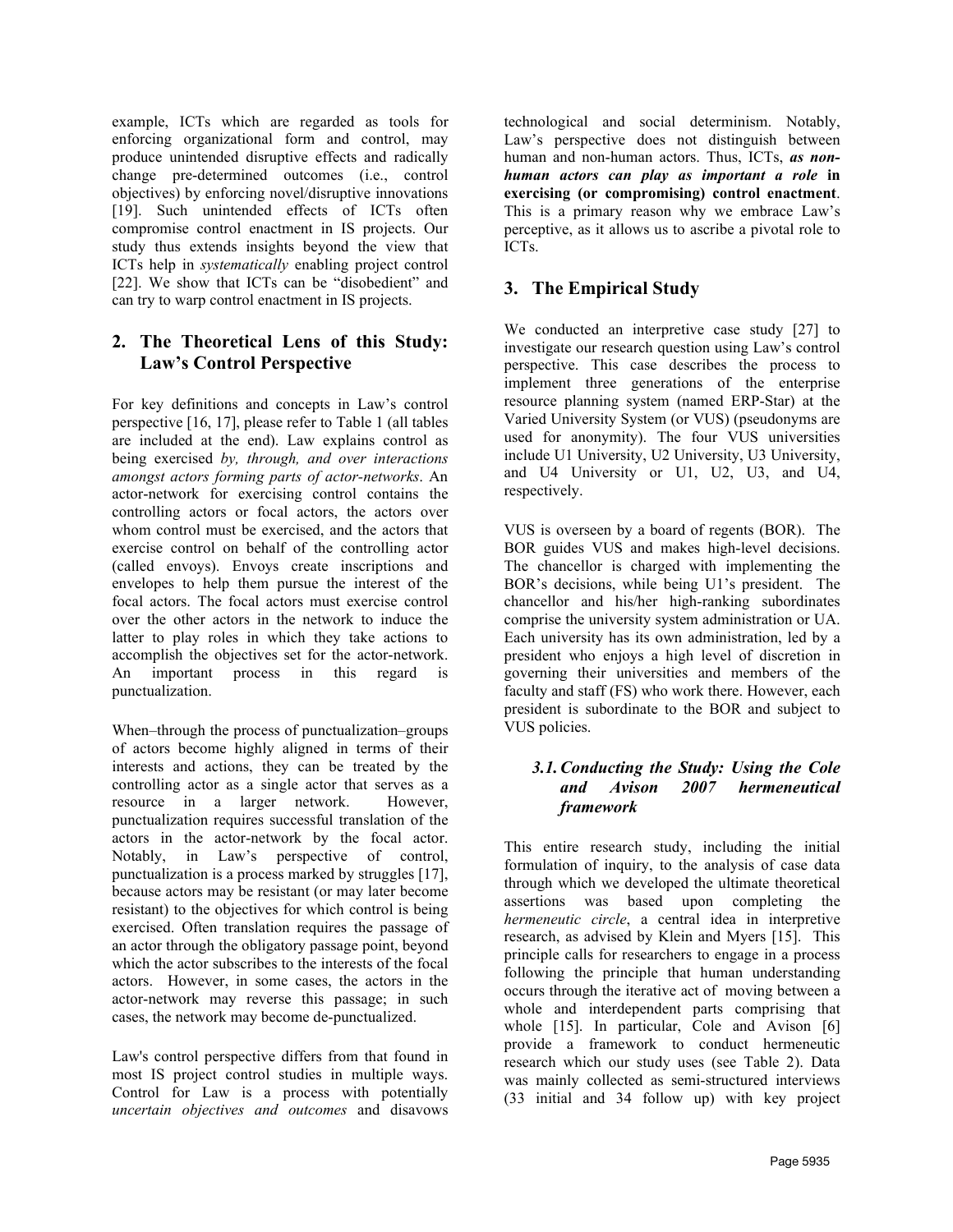stakeholders. Additional sources (e.g., newspaper articles emails, etc.) were also collected. Analysis proceeded along the Cole and Avison guidelines, informed by Law's control perspective.

#### **4. Empirical Analysis: The Case Insights**

This section distills the key insights from our analysis of the ERP-Star case, beginning with challenges to IS project control from ICTs that hindered other actors' understanding of the project.

#### *4.1.Insight 1. ICTs Hindering IS Project Control by Clouding Actors' Understandings of Projects' Status*

Viewed through Law's perspective, the VUS case sheds new light on challenges to identifying problems and their root causes, in part due to the involvement or lack of involvement of multiple ICTs, as well as relations among them. In other words, ICTs used for such purposes *failed to live up to focal actors' expectations of the faithfulness of such envoys*.

This behavior of ICTs as unfaithful envoys appeared to occur through at least two channels. First, the controlling actor enrolled a copy of organizational data that was insufficiently comprehensive or outdated into a relationship as part of the *envelope of an envoy*, ERP-Star's testing version. However, this action was unsuccessful. A UA member provided an example:

*"We tested that [a cancellation for nonpayment process in ERP-Star]…but because we didn't test it on the whole population, we missed some things that it was doing that we really didn't want it to do. It overlooked canceling some groups of students that we did want canceled"*

Second, the controlling actor and members of the FS differed in their understanding of what components were needed to provide accurate results to support testing. The controlling actors, the UA and implementation team (IT), understood that a certain set of elements were those needed for effective testing (e.g., ERP-Star's testing version and testing plans). However, a U3 manager (part of FS) contended that he did not have access to a report needed for accurate results:

*"…we can't actually see the effect it's [entering data] having on the system [ERP-Star] without* 

*having a report. So you kinda felt like you were testing with like half the tools that you needed."* 

In these instances of the enrollment of envoys to be used to understand project status, the result was unsatisfactory. This envoy, a testing version of ERP-Star, had the capacity to provide accurate accounts of project status. However, thanks to the enrollment of or failure to enroll other actors, it took on the role of 'deceiver.' In other words, this envoy posed a challenge to control by hindering actors' capacity to develop an accurate understanding of problems the projects faced and slowed the diagnosis of such problems' causes. Based upon these insights, we offer the first assertion:

**Assertion1. ICTs enrolled to monitor and identify project problems can provide deceptively favorable views of projects; creating these deceptive views can delay problem resolution, which can interfere with efforts to punctualize a system such as ERP-Star, and possibly lead to additional project costs.**

#### *4.2.Insight 2. Data Stored/Processed by ICTs Compromising Actors' Supportive Roles in IS Projects*

Data, as an actor, was influential in compromising control in project settings. Primarily, Data impeded actors' efforts to induce other actors to comply with the objectives of the former actors. First, the absence of complete data showed to FS as part of training created an impediment for the successful implementation process by compromising actors' support. For example, an U1 academic advisor noted:

*"Because in the training they said, 'Okay, in order to view student data, this is where you go. But you can't view it yet. It's not – all the data is not converted yet. You can't do this.'"*

Had this data been available in the training version of ERP-Star, this member of FS suggested that FS would have been more supportive of the implementation process. An associate dean at U2 recalled an instance of *distrusting* Data, which ultimately extended to *distrusting* ERP-Star itself.

*"The error rate [of data] was in the neighborhood of 70% and that is NOT a good neighborhood. Were the data put into the system incorrectly? Did ERP-Star simply not identify the correct data? Both? Neither? I will likely never know. However, it was*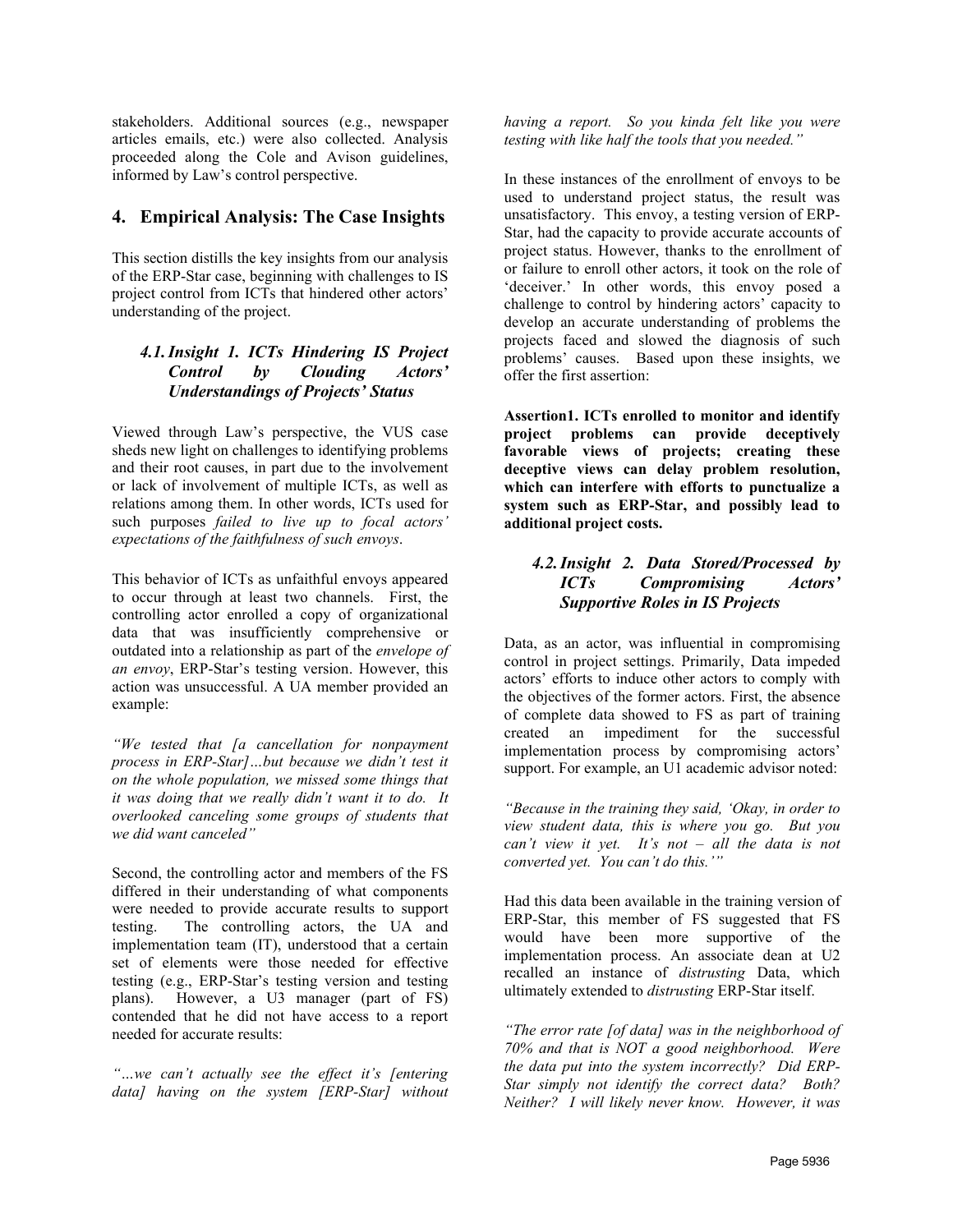*such drastically poor data [emphasis added] that set the perception that one could not trust ERP-Star data…We simply could not believe anything ERP-Star produced. It is this complete mistrust of ERP-Star [emphasis added] that has the greatest impact on our work."* 

Data also presented challenges for the actor-network assembled by the UA and the IT due to lacking particular characteristics desired by other actors. The interactions that concern us are those of which data is a part (e.g., training FS members), entailing activities intended to contribute to control of the project.

Drawing upon Law's perspective, control can be understood as successful translation of actors in an actor network by the focal actor(s). Also, translation has four moments (please see Table 1)– problematization, interessement, enrollment, and mobilization. In this case, the translation of the other actors (e.g., FS) by the key actors (e.g., UA and IT) was achieved up to a certain point. In Law's language of control, *problematization, interessement, and enrollment* were successful. However, *mobilization* was hampered by Data as is evidenced above. Thus, Data created an impediment to the control envisioned by the focal actors. The major ramification of this was that other actors' buy-in of the implementation process suffered because of Data. So, while these actors were problematized, interessed, and enrolled by the focal actors to support the implementation process, they started to distrust Data and ERP-Star as a result. Hence, we propose our second assertion:

**Assertion 2: Data stored/processed by ICTs may become an impediment to control objectives; specifically, it can lead to incomplete translation by hampering mobilization and so create distrust in the ICT itself by actors in the actor-network.**

#### *4.3.Insight 3. Project Control and ICTs: Negotiating with ICTs and Accepting Compromises*

The IT tried to use different ICTs beyond ERP-Star as additional *envoys* to *interess* and *enroll* actors into the project and *mobilize* them in support of the projects. While one ICT (Microsoft Project) acted as an obedient enabler of project control, the involvement of another ICT was more problematic. Actors (e.g., the IT) had implemented a 'dashboard' in response to a delay in the U2 Student Administration application upgrade. This Microsoft Excel-based tool was planned to give its users a

more-complete, high-level view of project status. The problem that this plan faced was that the dashboard had competition. An U1 manager described the competing list used by programmers:

*"You can see…a number of items that are not on our list. This was the beginning of our effort to capture all those on the dashboard and to eliminate shadow tracking with secret information."* 

It was necessary to reconcile the two views of the project status to reduce the likelihood of misunderstanding that would hinder the effectiveness of efforts to punctualize ERP-Star. The punctualization of ERP-Star, as we shall see in later, was a primary control objective for the projects. In Law's terms, this negotiation process, as part of *translating* actors, made it possible for the dashboard to play its intended role after a time.

The negotiation with ICTs did not stop here. While ICTs could be turned into obedient members (i.e., obedient controlees) of the projects' actor-network, they could also be stubborn. It was also the case that controlling actors' negotiation with an ICT could result in the latter *dictating conditions* of its involvement in the project. In other words, this negotiation for the ICT's involvement carried costs for *controlling actors*. An example of this costly negotiation is the involvement of the technology known as QUANT in the process.

QUANT was a packaged software technology intended to move modifications to ERP-Star into the production environment and to track the status of work on such modifications. Originally, QUANT was intended by actors leading technical aspects of the projects effort to transfer large numbers of changed elements or patches into the ERP-Star production environment. The IT had already learned (from another client) that this might not be possible:

*"The subject of large volumes of objects came up specifically with trying to use QUANT to migrate the ERP-Star vendor's updates and fixes patches into application environments. They the other client explained to us that they had attempted this several times and found that the product bogged down and would not handle the volume..."*

Again, QUANT refused to function under the condition of high volumes identified by the other client. For VUS personnel to receive other benefits that QUANT could offer (e.g., allowing monitoring of modifications made to ERP-Star), a compromise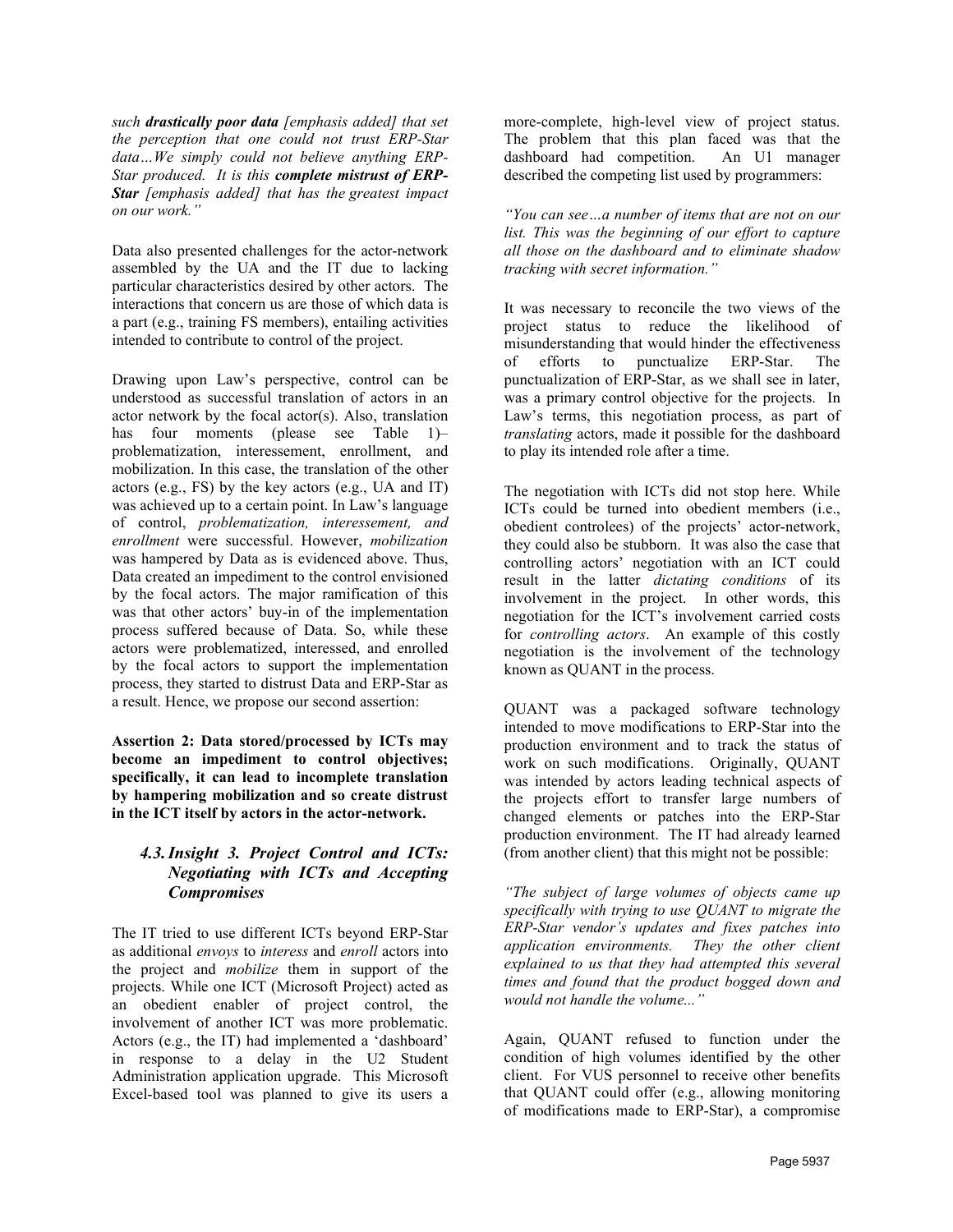was required. We see that QUANT was a disobedient piece of software that could not be used in all the originally desired ways. Specifically, ICTs such as QUANT demanded negotiations from the focal actors for an altered and reduced role (i.e., the controlee turned into a controller). In other words, they contributed to the punctualization of ERP-Star only when their "demands" were met. Crucially, these ICTs demanded a price for their "obedience" in supporting the projects' objectives – one of which was to punctualize ERP-Star into a resource as we see later in the meta-theme.

Considered in light of Law's work and the related literature, the concept of disobedient, non-human actors is not a foreign one [\[17,](#page-8-6) [18\]](#page-8-14). The steps of translation to gain the compliance of an actor may entail force, persuasion, and negotiation. This negotiation may be problematic, including incurring additional costs. This concept of problematic negotiation with ICTs provides the basis for the following assertion:

**Assertion 3: ICTs, intended for use in controlling a project, may be potentially used as envoys for punctualizing key actors; however, such ICTs may negotiate their "price" for their obedience; specifically, this may result in additional costs for the project either in the procurement of new resources or the imposition of dilatory procedures.**

#### *4.4.Insight 4. ERP-Star's Adversarial Relationships with other ICTs and ICT components*

Through much of the case timeline, ERP-Star was engaged in adversarial relationships with other ICTs or ICT components. The common effect of these clashes appeared to be compromising ERP-Star's status as a punctualized actor that could serve as a resource for the controlling actors and others. We consider here three examples: ERP-Star's relationship with Emblem, the relationship between ERP-Star and e-Manage, and the relationship of ERP-Star with data to be entered into it.

The U3 administration group saw Emblem as superior to ERP-Star, as one manager explained:

*"…from a satisfaction point of view, from a business needs point of view, our product [Emblem] is still superior to what ERP-Star can do…we can't see anything that would add value…for us to be transferring to ERP-Star."*

Characteristics such as these contributed to U3's success in gaining the BOR's permission to use Emblem in place of ERP-Star. Emblem effectively challenged ERP-Star's place in the project's actornetwork. Rather than being the one solution being implemented to solve the problems at VUS, ERP-Star entered into a relationship with Emblem in which *both* could serve as such effective solutions.

In the instance of E-Manage, ERP-Star again compared unfavorably to it. One student interviewed by the U1 newspaper offered this criticism of ERP-Star:

*"It has caused me nothing but problems," a student said "It has been a huge inconvenience for me in preparing for this upcoming semester, and it has held me back from getting things done, which would have been much easier to do using the old system [E-Manage].""* 

Lastly, ERP-Star's production versions contributed to conflict with ICT components. For example, at U2, a member of the FS working to recruit students recalled ERP-Star's refusal to accept data in Excel format:

*"You have them [data on prospective students] in [an] Excel spreadsheet…40,000 names or 100,000 names…to send them direct mail…and then you don't have it in the prospect database [an ERP-Star component], because there's no way to upload the thing, you know, fairly easily, without having to manually enter all those names…"*

To overcome this obstacle U2 FS had to undertake a workaround of manually entering the data. In addition, a U2 faculty member recalled another barrier imposed by ERP-Star:

*"The big problem with ERP-Star…is [that it is] so rigid that it makes liars out of us all. We kind of had to figure out how to schedule our classes."* 

Members of U2's FS had to provide ERP-Star with fabricated enrollment information or else ERP-Star did not reserve classrooms (i.e., ERP-Star was "controlling" their actions). It is interesting to note that this step assisted *members of FS* to draw upon ERP-Star as a taken-for-granted resource though not as intended by the UA and IT, while simultaneously interfering with ERP-Star's ability to provide accurate reporting (a goal of the controlling actors).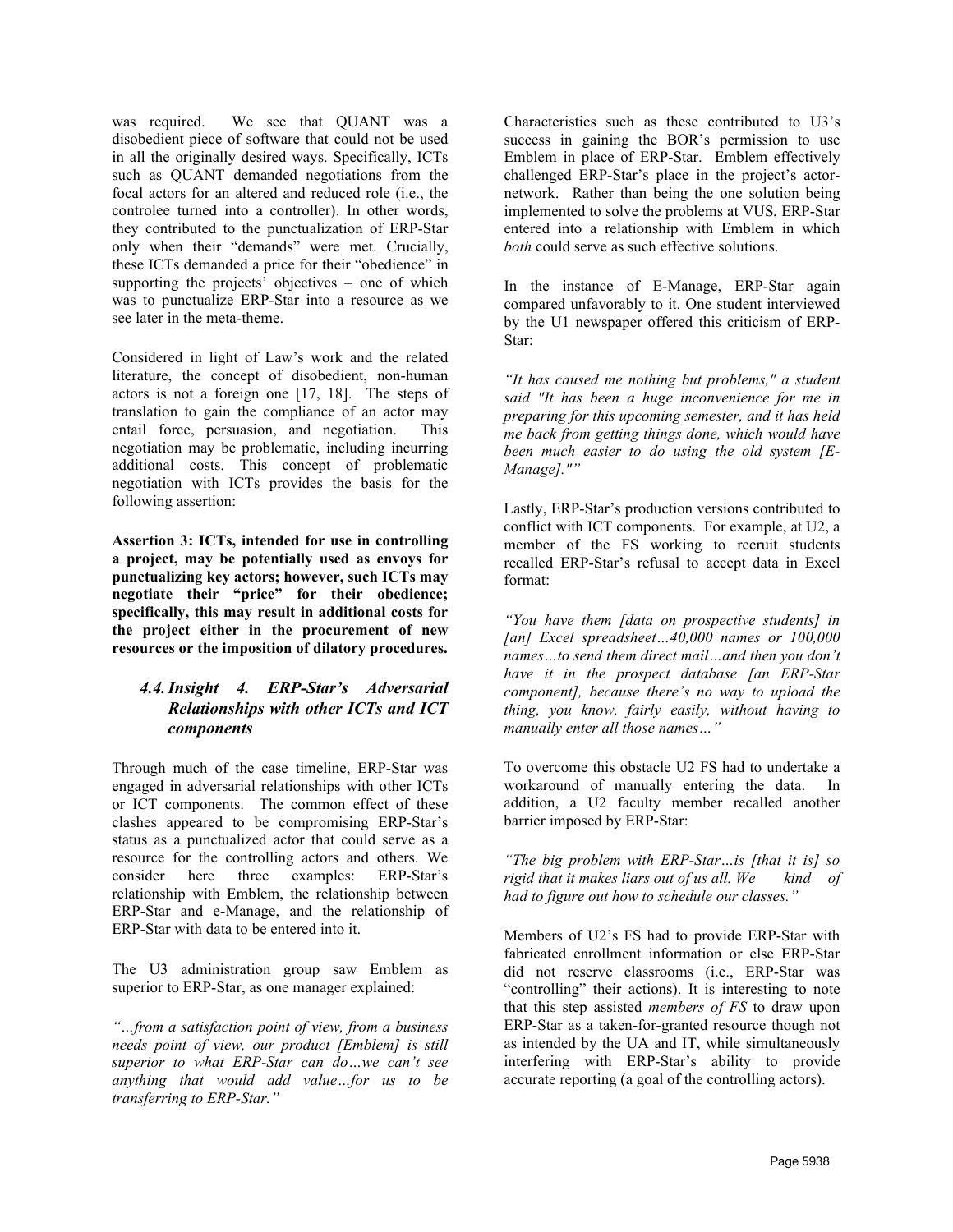Lastly, members of FS at U4 also experienced ERP-Star's 'refusal' to accept another format of data entry: which letter grades faculty could enter for students. A U4 manager explained the challenge that ERP-Star posed:

*"…it's a mod [modification to ERP-Star's code] that was written for U2…U2 had a mod that would prevent the issuance of a W. Well, we want to have a W…for grades for faculty…but, because of that mod, it was preventing us from being able to do that."*

These barriers to forming relationships with ICT components (e.g., forms of data to be entered) stemmed from *inscriptions* that ERP-Star carried, having been inscribed by its vendor or through the modification that project actors made to earlier production versions to meet a need of U2's FS. While these inscriptions could be overcome with manual workarounds, entering fabricated information, and additional coding, they initially contributed to difficulties in maintaining ERP-Star's status as a punctualized actor. Based upon these three variants of ERP-Star's conflict with other technologies, we offer our fourth assertion:

**Assertion 4: An ICT, intended by controlling actors to serve as a punctualized resource, may be compromised by its adversarial relationships with other ICTs and ICT components; the development of these adversarial relationships may result from the ICTs excluded from an actor-network, or inscriptions written into the ICT to be punctualized.**

#### **5. Integration: The Challenge of Punctualization for Enacting IS Project Control**

These four insights into challenges that ICTs can pose to IS project control enactment indicate the existence of an underlying meta-theme that can holistically capture how ICTs compromise control enactment. This common theme points to the role and ramifications of *punctualization* in actor-networks. As discussed in Table 1, punctualization entails the changing of an actor-network that makes up a part of a more extensive actor-network [\[18\]](#page-8-14). Through this changing, this actor-network becomes, in effect, a single actor. Thus, punctualization is a key technique for focal actors to exercise control, by reducing heterogeneity, and the punctualized actor often serves as a consolidated resource for control [\[26\]](#page-9-3).

In our context, controlling the ERP-Star implementation and upgrade process was an important endeavor in the eyes of the key controlling actors. From a punctualization standpoint, this involved turning ERP-Star into a taken-for-granted resource, maintaining ERP-Star in this condition, and attempting to use this resource for furthering the control objectives established for the process. Throughout much of the process, achieving effective, sustained punctualization was a key focus of the work of the controlling actors. In effect, the controlling actors desired that ERP-Star would operate as an "obedient" controlee by being fully punctualized.

However, ERP-Star was punctualized to an extent; at the same time, other elements of ERP-Star were not, presenting challenges to the controllers' objectives. Thus, it would be more accurate to say that ERP-Star exhibited the quality of being *simultaneously punctualized and un-punctualized.* In other words, it faithfully played the role of a controlee at times, while at other times, it assumed a more controlling role.

Instances of the ICT (here components of ERP-Star's production versions) appeared to reach punctualization and the desired, taken-for-granted status while co-existing with others that did not attain a punctualized state. In response, controlling actors appeared to seek to make corrections to strengthen ERP-Star as a resource. This entailed bringing in new actors, such as additional technology or other artifacts (e.g., a help guide) as envoys of the Doing so was sometimes problematic. For example, this help guide did not perform as expected and required modifications to enhance its effectiveness. Examined from Law's perspective, the actors, not limited to the controlling actors, seeking to use ERP-Star, attempted to enroll additional sometimes problematic actors into the actor-network or to alter the enrollment of other actors (e.g., the testing version of ERP-Star). In some cases, these attempts led to the desired effects, while in others they did not.

Punctualization creates a black box that is assumed to be functional [\[3\]](#page-8-15), i.e., fully compliant with control objectives. It is because of this that punctualization has always been a key issue in project management especially related to IS implementations [\[4,](#page-8-16) [25\]](#page-9-1). As punctualization is often synonymous with the reduction of a network's heterogeneity, it makes it simpler and easier for the focal actors to enforce control [\[25\]](#page-9-1). Therefore, the controller prefers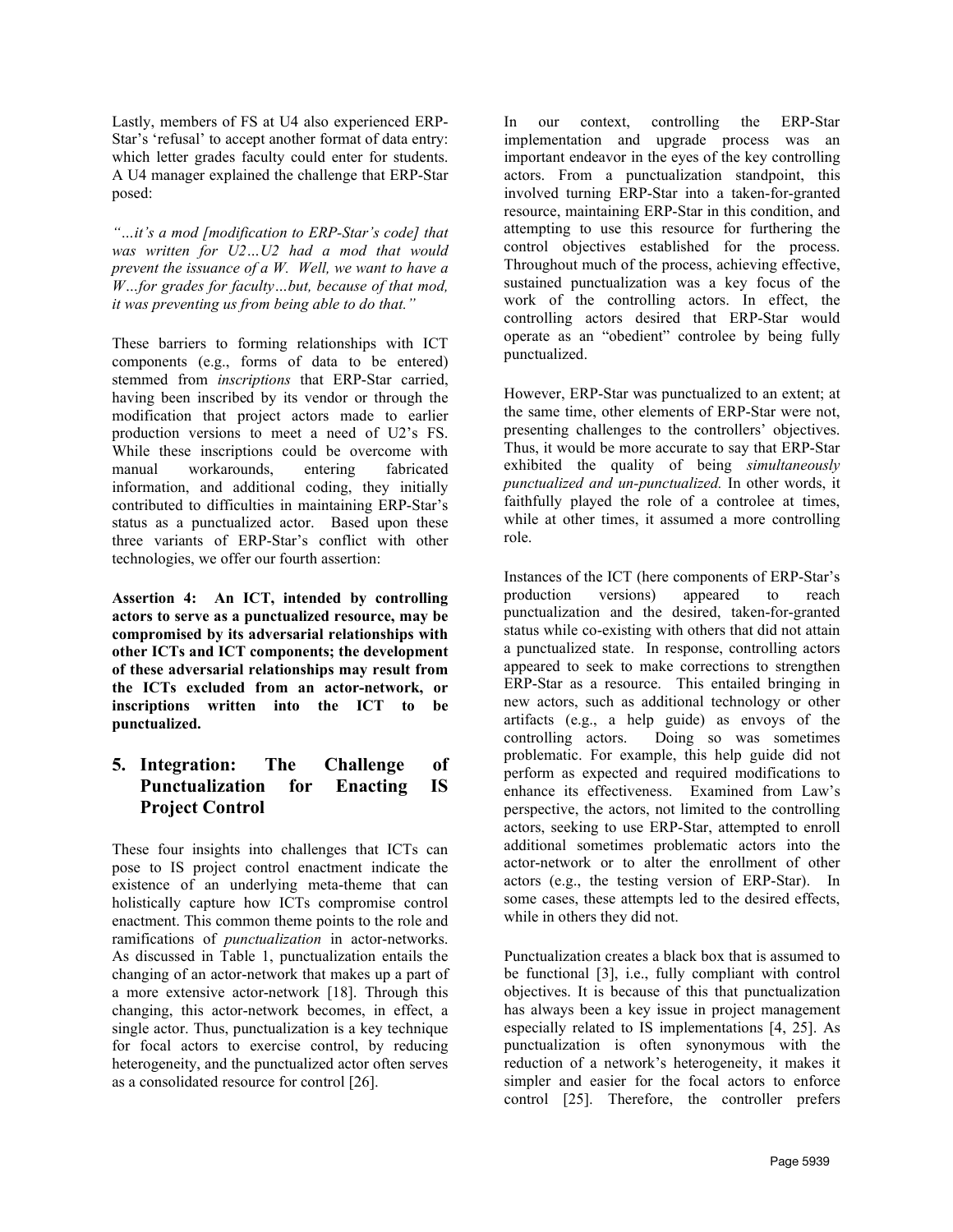punctualization because of its inherent simplicity in enforcing control [\[4\]](#page-8-16). However, punctualization is subject to threats. Therefore, punctualization Therefore, punctualization attempts may not always be successful. *In other words, punctualization may result in increased control for the controlling actors, which is why they prefer it, but the very attempt at punctualization may create negative outcomes and compromise control enactment simultaneously.* Thus, punctualization has a complex and interesting relationship with control, as evidenced by this study. In line with our discussion, we formally explicate our meta-theme as the following set of assertions:

- **a. Efforts of focal actors in establishing control by punctualizing an ICT may not be wholly successful due to constraints/resistances established by other actors, including versions of the ICT itself; consequently, it can be difficult for an ICT to obtain the status of a punctualized resource to enable control.**
- **b. Strategies to enforce punctualization might be successful, but they can often result in the misappropriation of the ICT and hinder accomplishing project objectives.**
- **c. As a result, an ICT can exist simultaneously in a punctualized and unpunctualized state that both enables and challenges control of the project by the focal actors.**

#### **6. Contributions and Implications** *6.1.Contributions to research*

We contribute to the IS project control literature by offering a richer view of the possible role of an ICT (an ERP, in this case) in the enactment of control. Prior literature has argued that ICTs help enable controls [\[2,](#page-8-2) [22\]](#page-8-11) due to the fact that they can act as consolidated resources and can tighten controls [\[26\]](#page-9-3). However, in this study we see that ERP-Star never reached the consolidated status of "punctualization". It existed both in a punctualized and an unpunctualized state. In other words, the ICT was in a state of flux, quite distant from the reliable and systematic conceptualization of ICTs found in the extant project control literature [\[2,](#page-8-2) [22\]](#page-8-11). As a result, the ICT compromised the enactment of control objectives and did not subscribe to the dominant view that ICTs are mechanisms to enforce control [\[23\]](#page-8-17). In reality, our study shows that ICTs are emergent [\[9\]](#page-8-18) and often switch to being a controller when humans try to enforce/use it as a controlee.

In addition, the insights and corresponding assertions themselves make important contributions to the literature on project control enactment. *Assertion 1* contributes to the IS project control literature by providing a richer view of ICTs' relationship with a key element of enacting control: monitoring project status. *Assertion 2*, related to the challenges posed by data stored/processed/generated by ICTs, may benefit multiple literatures, such as the information management literature [\[1\]](#page-8-19). This is because these assertions discuss the role of data which, in turn, gives rise to information when this "data is classified, summarized, transferred or corrected in order to add value" [\[8, p. 6\]](#page-8-20). *Assertion 3* suggests that one role that ICTs may play in the project control is that of a disobedient actor with whom other actors must negotiate. In this case, the ICT assumes the role of the controller. Also, we find that a consequence of this disobedience may be additional costs to the original controller stemming from negotiating with the disobedient ICT. Finally, *Assertion 4* calls for researchers to take an expanded view of ICTs involved in project control, a view that includes versions of the ICT being implemented. This assertion reminds researchers to not take for granted the influence of *different versions of the ICT being implemented* on the operation of project control. These versions of the ICT being implemented, in these adversarial relationships with other ICTs or their components, may compromise project control enactment in multiple ways such as by reducing employees' support for the implementations. Overall, these insights also contribute to the research stream on control enactment [\[5,](#page-8-21) [29\]](#page-9-4)), which seeks to explain how project control operates. This study furthers the extant research on control enactment by showing how ICTs can interfere with the operation of enactment efforts.

#### *6.2.Contributions to practice*

This paper makes two contributions to practice. *First*, organizational resources (e.g., pre-existing organizational data) may themselves have disruptive influences when ICTs "refuse" to perform their assigned tasks. Thus, this study unearths challenges that practitioners may face in projects and accordingly alerts them to take appropriate actions. *Second*, this study suggests the possibility that using an actor as a proxy, standing in for another actor, may not have expected results. Practitioners may want to choose proxies wisely so that the desired objectives are not compromised.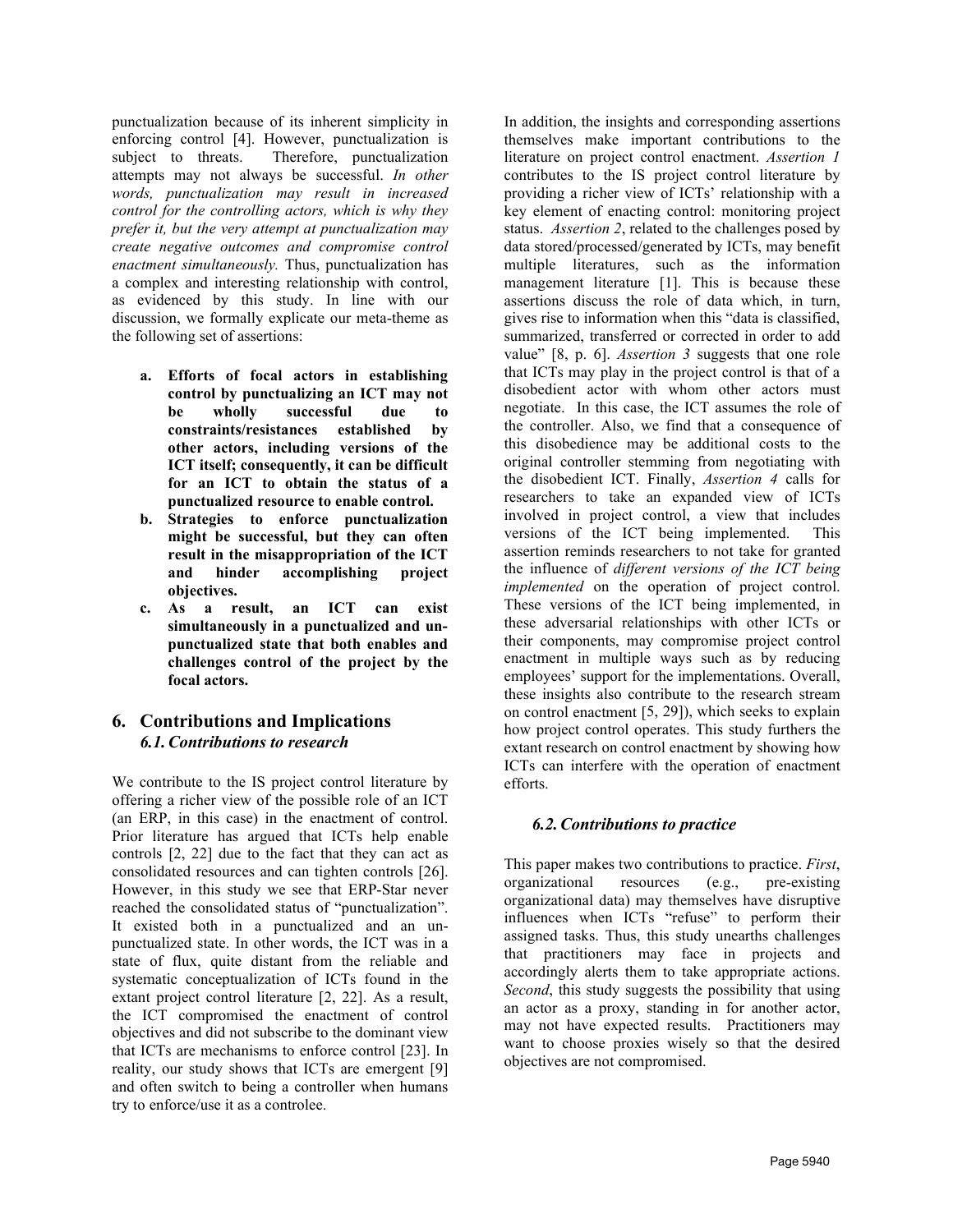#### **7. Future Research Directions**

First, it could be valuable to conduct a follow-up study in another setting that has implemented or is in the process of implementing a complex information system like ERP-Star. This follow-up study could test the assertions presented in this paper. A variant of this follow-up study alternative could be one conducted in a multinational corporation. Projects conducted by these corporations have been an increasingly common means for these organizations to develop and/or implement information systems [\[10\]](#page-8-22). For that reason, this follow-up study could provide a potentially useful complement to the existing studies of control enactment. Such studies could also enable researchers to contribute to understanding ICTs' interfering roles in control enactment.

To conclude, this work has highlighted how various ICTs challenge and shape IS project control enactment. We hope that this work will energize future research to further investigate the nuances of the roles played by ICTs in the enactment of control in new (as well as existing) IS projects.

#### **8. References**

- <span id="page-8-19"></span>1. Anand, K.S. and Goyal, M. Strategic information management under leakage in a supply chain. *Management Science*, 55, 3 (2009), 438-452.
- <span id="page-8-2"></span>2. Anantatmula, V. and Thomas, M. Managing global projects: A structured approach for better performance. *Project Management Journal*, 41, 2 (2010), 60-72.
- <span id="page-8-15"></span>3. Callon, M. Some elements of a sociology of translation: Domestication of the scallops and fishermen of st. Brieuc bay. In J. Law (ed.), *Power, action and belief: A new sociology of knowledge*: Routledge, London, England, 1986, pp. 196-233.
- <span id="page-8-16"></span>4. Cho, S.; Mathiassen, L.; and Nilsson, A. Contextual dynamics during health information systems implementation: An event-based actor-network approach. *European Journal of Information Systems*, 17, 6 (2008), 614-630.
- <span id="page-8-21"></span>5. Chua, C.H. and Myers, M.D. Social control in information systems development: A negotiated order perspective. *Journal of Information Technology*, 33, 3 (2018), 173-187.
- <span id="page-8-13"></span>6. Cole, M. and Avison, D. The potential of hermeneutics in information systems research. *European Journal of Information Systems*, 16, 6 (2007), 820-833.
- <span id="page-8-9"></span>7. Constantinides, P. and Barrett, M. Negotiating ict development and use: The case of a telemedicine system in the healthcare region of crete. *Information and Organization*, 16, 1 (2006), 27-55.
- <span id="page-8-20"></span>8. Grover, V. and Davenport, T. General perspectives on knowledge management: Fostering a research agenda. *Journal of Management Information Systems*, 18, 1 (2001), 5-21.
- <span id="page-8-18"></span>9. Harris, M.L.; Collins, R.W.; and Hevner, A.R. Control of flexible software development under uncertainty. *Information Systems Research*, 20, 3 (2009), 400-419.
- <span id="page-8-22"></span>10. Herbsleb, J.D. and Mockus, A. An empirical study of speed and communication in globally distributed software development. *Software Engineering, IEEE Transactions on*, 29, 6 (2003), 481-494.
- <span id="page-8-0"></span>11. Heumann, J.; Wiener, M.; Remus, U.; and Mähring, M. To coerce or to enable? Exercising formal control in a large information systems project. *Journal of Information Technology*, 30, 4 (2015), 337-351.
- <span id="page-8-3"></span>12. Huang Chua, C.E. and Myers, M.D. Social control in information systems development: A negotiated order perspective. *Journal of Information Technology*, 33, 3 (2018), 173-187.
- <span id="page-8-8"></span>13. Kallinikos, J. The order of technology: Complexity and control in a connected world. *Information and Organization*, 15, 3 (2005), 185-202.
- <span id="page-8-1"></span>14. Kirsch, L.J.; Ko, D.-G.; and Haney, M.H. Investigating the antecedents of team-based clan control: Adding social capital as a predictor. *Organization Science*, 21, 2 (2010), 469-489.
- <span id="page-8-12"></span>15. Klein, H.K. and Myers, M.D. A set of principles for conducting and evaluating interpretive field studies in information systems. *MIS Quarterly*, 23, 1 (1999), 67- 93.
- <span id="page-8-5"></span>16. Law, J. On power and its tactics: A view from the sociology of science. *The Sociological Review*, 34, 1 (1986), 1-38.
- <span id="page-8-6"></span>17. Law, J. The structure of sociotechnical engineering – a review of the new sociology of technology. *The Sociological Review*, 35, 2 (1987), 404-425.
- <span id="page-8-14"></span>18. Law, J. Notes on the theory of the actor-network: Ordering, strategy, and heterogeneity. *Systemic Practice and Action Research*, 5, 4 (1992), 379-393.
- <span id="page-8-10"></span>19. Lyytinen, K. and Rose, G.M. The disruptive nature of information technology innovations: The case of internet computing in systems development organizations. *MIS Quarterly*, 27, 4 (2003), 557-596.
- <span id="page-8-4"></span>20. Mähring, M.; Wiener, M.; and Remus, U. Getting the control across: Control transmission in information systems offshoring projects. *Information Systems Journal*, 28, 4 (2018), 708-728.
- <span id="page-8-7"></span>21. Majchrzak, A.; Rice, R.E.; Malhotra, A.; King, N.; and Ba, S. Technology adaption: The case of a computer-supported inter-organizational virtual team. *MIS Quarterly*, 24, 4 (2000), 569-600.
- <span id="page-8-11"></span>22. Oshri, I.; Van Fenema, P.; and Kotlarsky, J. Knowledge transfer in globally distributed teams: The role of transactive memory. *Information Systems Journal*, 18, 6 (2008), 593-616.
- <span id="page-8-17"></span>23. Persson, J.S.; Mathiassen, L.; and Aaen, I. Agile distributed software development: Enacting control through media and context. *Information Systems Journal*, 22, 6 (2012), 411-433.
- 24. Pinsonneault, A. and Kraemer, K.L. Middle management downsizing: An empirical investigation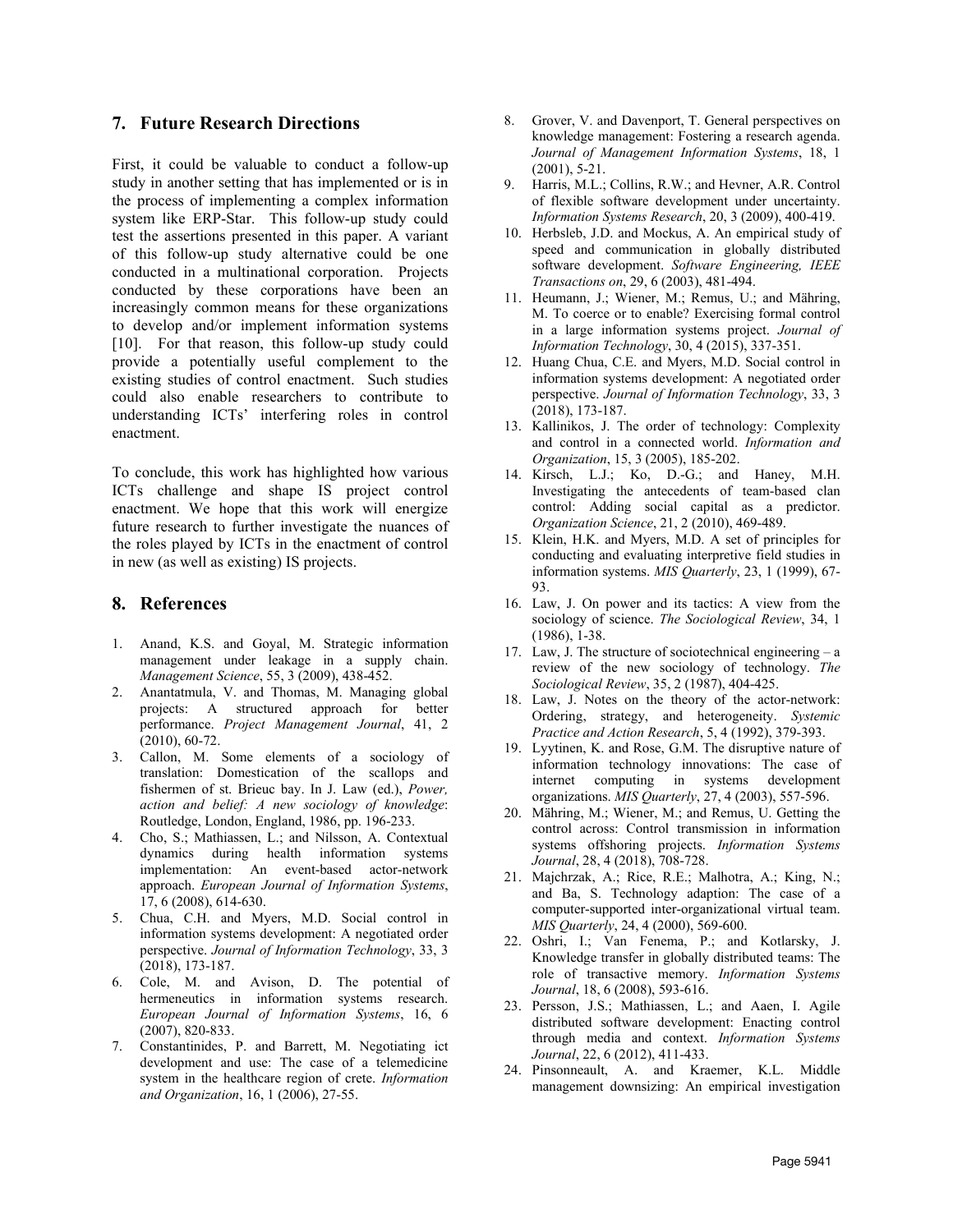of the impact of information technology. *Management Science*, 43, 5 (1997), 659-679.

- <span id="page-9-1"></span>25. Sarker, S.; Sarker, S.; and Sidorova, A. Understanding business process change failure: An actor-network perspective. *Journal of Management Information Systems*, 23, 1 (2006), 51-86.
- <span id="page-9-3"></span>26. Silva, L. and Fulk, H.K. From disruptions to struggles: Theorizing power in erp implementation projects. *Information and Organization*, 22, 4 (2012), 227-251.
- <span id="page-9-2"></span>27. Walsham, G. Doing interpretive research. *European Journal of Information Systems*, 15, 3 (2006), 320- 330.
- <span id="page-9-0"></span>28. Wiener, M.; Mähring, M.; Remus, U.; and Saunders, C. Control configuration and control enactment in

information systems projects: Review and expanded theoretical framework. *Mis Quarterly*, 40, 3 (2016), 741-774.

<span id="page-9-4"></span>29. Wiener, M.; Mähring, M.; Remus, U.; and Saunders, C.S. Control configuration and control enactment in information systems projects: Review and expanded theoretical framework. *MIS Quarterly*, 40, 3 (2016), 741-774.

| Concept          | Descriptions of the concept                                                                                                                                                                                                                                                             |  |  |
|------------------|-----------------------------------------------------------------------------------------------------------------------------------------------------------------------------------------------------------------------------------------------------------------------------------------|--|--|
| Actor            | An entity that takes actions influencing the operation of control.                                                                                                                                                                                                                      |  |  |
| Actor-Network    | A collection of actors assembled into relationships to act in concert to accomplish the objectives of<br>control.                                                                                                                                                                       |  |  |
| Control          | A process used by a controlling actor to accomplish objectives by employing the efforts of other actors<br>assembled into an actor-network.                                                                                                                                             |  |  |
| Envoy            | An actor who exercises control on behalf of the controlling actor.                                                                                                                                                                                                                      |  |  |
| Envelope         | A structure composed of an envoy's relationships with other actors, as well as the envoy himself. The<br>envelope influences the envoy's capacity to exercise control.                                                                                                                  |  |  |
| Inscription      | A piece of knowledge that has been converted into an easily reproducible and transportable form.<br>Inscriptions may influence the actions that an envoy takes.                                                                                                                         |  |  |
| Punctualization  | "Treating a heterogeneous network as an individual actor to reduce network complexity" (Sarker et al.,<br>$2006$ , p. 56)                                                                                                                                                               |  |  |
| Translation      | "The process of alignment of the interests of a diverse set of actors with the interests of the focal actor"<br>(Sarker et al., 2006, p. 56).                                                                                                                                           |  |  |
| Problematization | "The first moment of translation, during which a focal actor defines identities and interests of other<br>actors that are consistent with its own interests, and establishes itself as an obligatory passage point<br>(OPP), thus rendering itself indispensable" (p. 56)               |  |  |
| Interessement    | "The second moment of translation, which involves negotiating with actors to accept definition of the<br>focal actor" (Sarker et al., 2006, p. 56)                                                                                                                                      |  |  |
| Enrollment       | "The third moment of translation, wherein other actors in the network accept (or get aligned to) interests<br>defined for them by the focal actor" (Sarker et al., 2006, p. 56)                                                                                                         |  |  |
| Mobilization     | The fourth moment of translation, in which the focal actor attempts to ensure that speakers properly<br>represent the interests for which they are to speak and do not betray them. These speakers are to<br>represent the one or more objectives that the focal actor wants to foster. |  |  |

#### **Table 1. Concepts in Law's Perspective on Control as applied in IS literature, such as in Sarker et al. (2006)**

**Table 2. Using the hermeneutic framework developed by Cole and Avison (2007) to guide our study**

| <b>Stage</b>  | Key sub-stages                | Key Activities/Considerations in each       | this<br>Application<br>to   |
|---------------|-------------------------------|---------------------------------------------|-----------------------------|
|               |                               | sub-stage                                   | research study              |
| Understanding | The explication of prejudices | Unearth the dominant motivations of the     | The researchers' dominant   |
|               |                               | researchers to determine literature to be   | motivation<br>was<br>to     |
|               |                               | reviewed                                    | investigate the challenging |
|               |                               |                                             | roles of ICTs in enacting   |
|               |                               |                                             | IS project control.         |
|               | Formulating lines of inquiry  | Determine the 'parts' that are key to the   | The "parts" here are Law's  |
|               |                               | 'whole' which will later guide the data     | individual concepts of      |
|               |                               | collection                                  | control discussed in Table  |
|               |                               |                                             | 1, linked to the "whole"    |
|               |                               |                                             | which is his<br>overall     |
|               |                               |                                             | perspective of control. As  |
|               |                               |                                             | shown below, our data       |
|               |                               |                                             | collection and analysis use |
|               |                               |                                             | those "parts."              |
| Explanation   | Conducting<br>the<br>active   | "identify"<br>"abnormal"<br>"normal"<br>and | focused<br>Interviews<br>on |